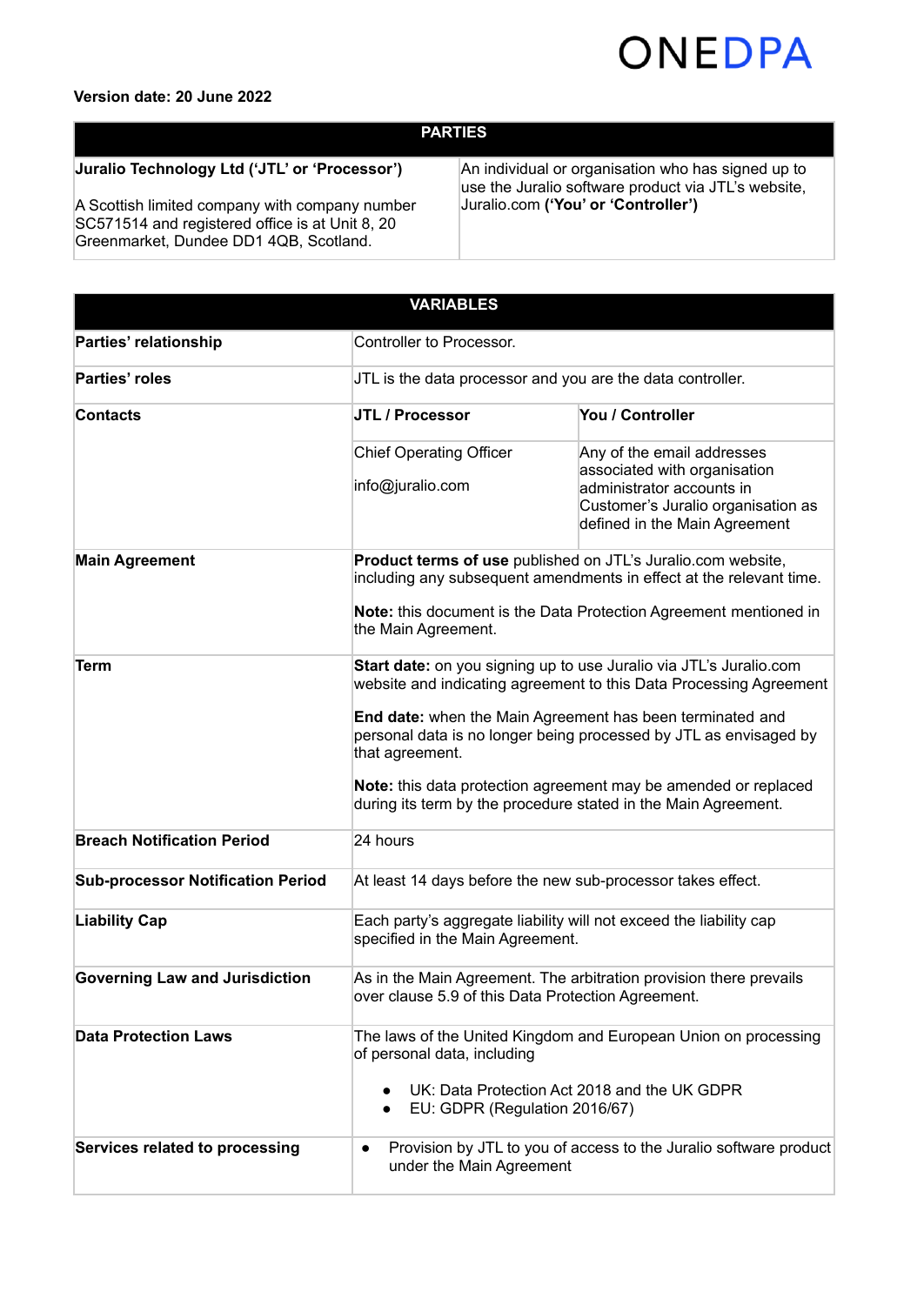|                                  | Any related services which may be provided by JTL to you under<br>$\bullet$<br>the Main Agreement or a separate agreement.                                                                                                                                                             |
|----------------------------------|----------------------------------------------------------------------------------------------------------------------------------------------------------------------------------------------------------------------------------------------------------------------------------------|
| <b>Duration of processing</b>    | During the effective period of the Main Agreement and, following its<br>termination, until any personal data associated with your Juralio<br>organisation has been deleted.                                                                                                            |
|                                  | In the context of clause 2.2(k), please note that the Main Agreement<br>provides for data to be                                                                                                                                                                                        |
|                                  | retained by JTL for 90 days after termination of the Main<br>$\bullet$<br>Agreement, and available for return to you if requested; then                                                                                                                                                |
|                                  | deleted no longer than 180 days after termination of the Main<br>Agreement unless retention is legally required.                                                                                                                                                                       |
| Nature and purpose of processing | Performing the Main Agreement.                                                                                                                                                                                                                                                         |
| Types of personal data           | <b>Names</b><br>$\bullet$                                                                                                                                                                                                                                                              |
|                                  | Email addresses, phone numbers, home addresses and other<br>$\bullet$<br>contact information                                                                                                                                                                                           |
|                                  | CVs                                                                                                                                                                                                                                                                                    |
|                                  | Identification numbers (e.g. for employees)<br>$\bullet$                                                                                                                                                                                                                               |
|                                  | IP addresses                                                                                                                                                                                                                                                                           |
|                                  | Any other personal data added to the instance of the Juralio<br>$\bullet$<br>software to which the Main Agreement relates by you or by<br>individuals for whom you have responsibility under the Main<br>Agreement                                                                     |
| Data subjects                    | Anyone about whom personal data has been added to the Juralio<br>instance to which the Main Agreement relates.                                                                                                                                                                         |
|                                  | This may include:                                                                                                                                                                                                                                                                      |
|                                  | You, if you are an individual,                                                                                                                                                                                                                                                         |
|                                  | Individuals associated directly or indirectly with<br>$\bullet$                                                                                                                                                                                                                        |
|                                  | o you (for example, your colleagues, employees, directors,<br>consultants, secondees, volunteers, agents, friends and<br>family); or                                                                                                                                                   |
|                                  | o your counterparties, advisers, clients, consultants, experts,<br>shareholders, suppliers, providers, complainants,<br>correspondents, enquirers, relatives, guardians, associates,                                                                                                   |
|                                  | Any other individual about whom personal data is added<br>to your organisation in the Juralio software.                                                                                                                                                                                |
| <b>Special provisions</b>        | <b>Costs.</b> For the purpose of clause 2.2(h)(ii), where requests are<br>1.<br>excessive, in particular because of their repetitive character or<br>are otherwise manifestly unfounded or excessive, JTL may either<br>charge a reasonable fee taking into account the administrative |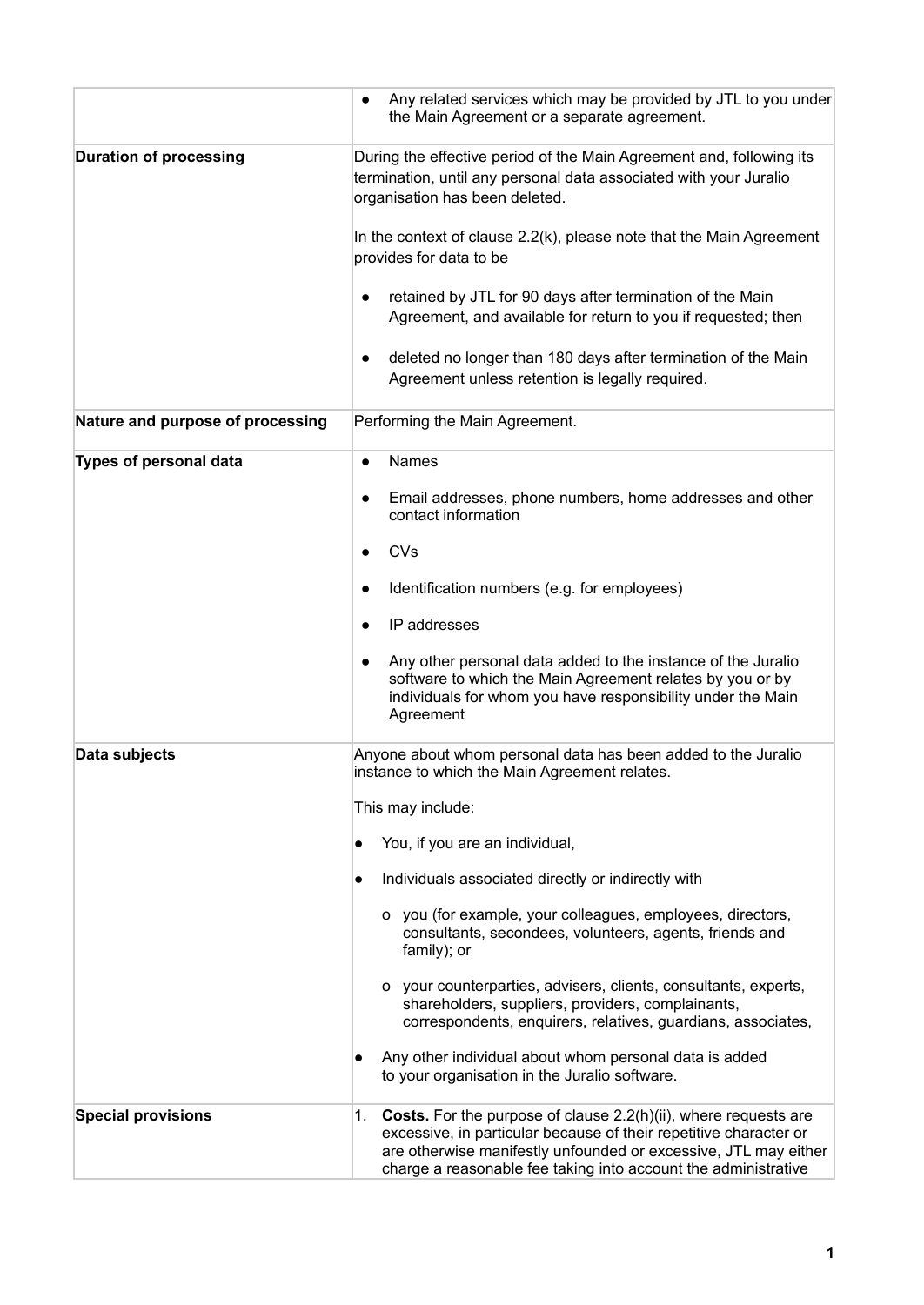|                           | costs of granting the request or refuse to act on the request.                                                                                                                                                                                                                                                                                                                                                                                                              |
|---------------------------|-----------------------------------------------------------------------------------------------------------------------------------------------------------------------------------------------------------------------------------------------------------------------------------------------------------------------------------------------------------------------------------------------------------------------------------------------------------------------------|
|                           | Deletion and return of data. Please see the Duration of<br>2.<br>processing section above for how JTL meets the return and<br>deletion requirements of clause 2.2(k).                                                                                                                                                                                                                                                                                                       |
|                           | 3.<br><b>Privacy notices.</b> Please note that, as data controller, legal<br>responsibility rests with you to provide any applicable privacy<br>notices to data subjects in connection with the processing of<br>personal data envisaged by this data protection agreement.                                                                                                                                                                                                 |
|                           | 4. No special category data. At this time, Juralio is not intended for<br>the processing of special category data. As such, you must not<br>add such data to Juralio or provide any such data to JTL. You<br>must also take reasonable steps to ensure that individuals for<br>whose conduct you are responsible under the Main Agreement<br>do not do these things. If this nevertheless occurs, you must<br>promptly remove such data upon becoming aware of it.          |
|                           | Note: the UK legal definition of special category data is:                                                                                                                                                                                                                                                                                                                                                                                                                  |
|                           | personal data revealing racial or ethnic origin;<br>personal data revealing political opinions;<br>$\bullet$<br>personal data revealing religious or philosophical beliefs;<br>$\bullet$<br>personal data revealing trade union membership;<br>$\bullet$<br>genetic data;<br>$\bullet$<br>biometric data (where used for identification purposes);<br>data concerning health;<br>data concerning a person's sex life; and<br>data concerning a person's sexual orientation. |
|                           | Further information is available on the UK ICO website.                                                                                                                                                                                                                                                                                                                                                                                                                     |
| <b>Transfer mechanism</b> | Where Customer transfers personal data from the UK or EEA to a<br>jurisdiction which is not considered 'adequate' under UK or EEA laws,<br>JTL will implement appropriate protections to meet international<br>transfers of personal data requirements under applicable Data<br><b>Protection Laws.</b>                                                                                                                                                                     |
|                           | This includes implementing the following, where relevant:                                                                                                                                                                                                                                                                                                                                                                                                                   |
|                           | For transfers from the EEA: the SCCs - that is, the standard<br>contractual clauses approved by the European Commission, in<br>the version applicable at the relevant time.                                                                                                                                                                                                                                                                                                 |
|                           | For transfers from the UK: the IDTA - that is, the international<br>data transfer agreement and related addendum issued by the UK<br>ICO, in the version applicable at the relevant time.                                                                                                                                                                                                                                                                                   |
|                           | Note: the UK IDTA is effective from 21 March 2022 but with<br>transitional periods in which the EU SCCs may be used instead<br>for transfers out of the UK (i) up to 21 September 2022 for<br>existing contracts and (ii) up to 21 March 2024 for new contracts.                                                                                                                                                                                                            |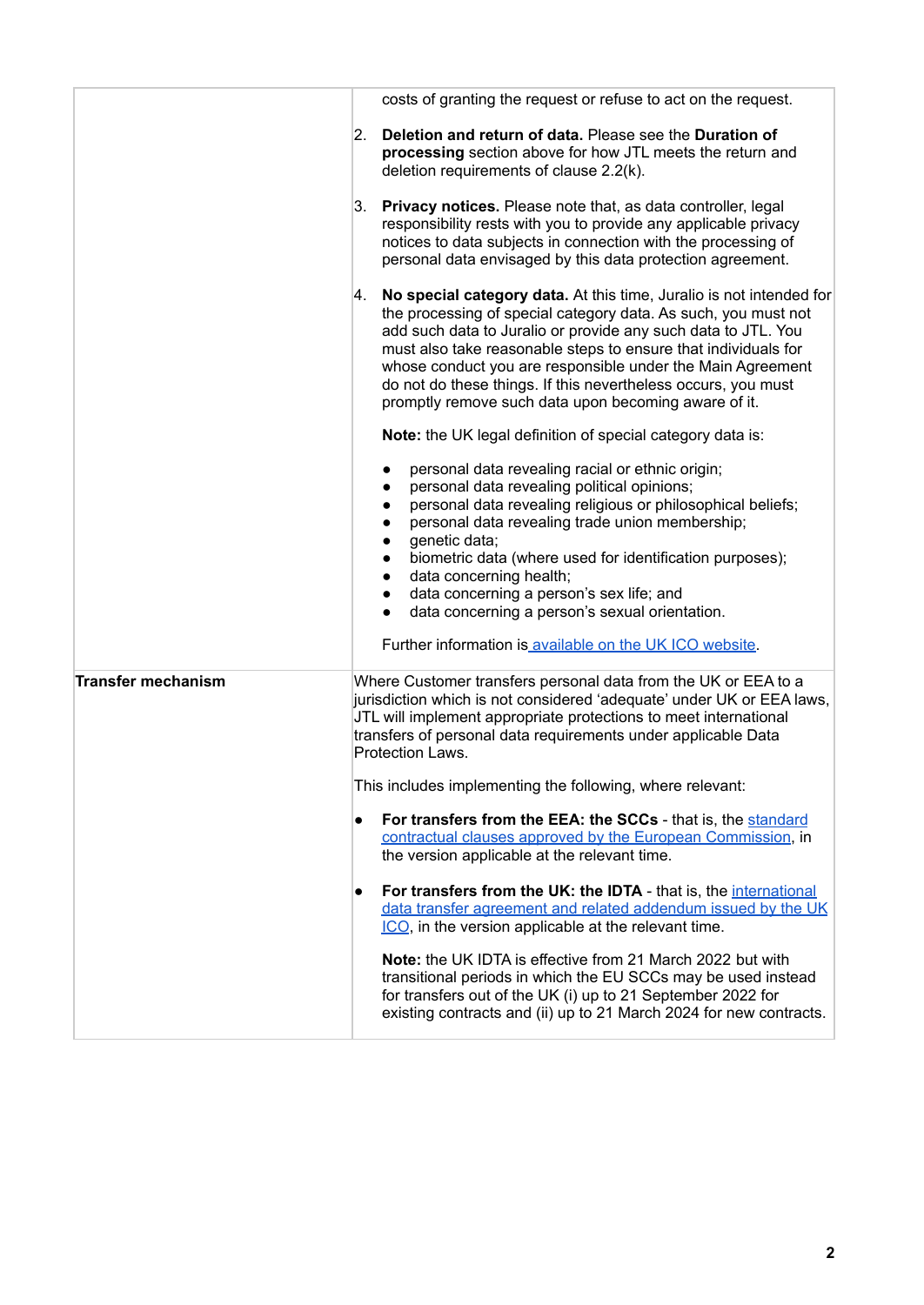|                                                                                                   | <b>ANNEX1</b>                                                                                                                                                                                                                                                                                                    |
|---------------------------------------------------------------------------------------------------|------------------------------------------------------------------------------------------------------------------------------------------------------------------------------------------------------------------------------------------------------------------------------------------------------------------|
| Security measures. Technical and<br>organisational measures to ensure<br>the security of the data | • JTL's parent company Juralio Ltd maintains an information<br>security management system (ISMS) consistent with that<br>company's ISO 27001 certification. That ISMS is designed to<br>maintain the confidentiality, integrity and availability of<br>information, including that held on the Juralio software. |
|                                                                                                   | • JTL operates consistently with that certification and system and<br>will continue to do so.                                                                                                                                                                                                                    |
|                                                                                                   | • JTL will promptly                                                                                                                                                                                                                                                                                              |
|                                                                                                   | o notify you of any loss of ISO 27001 certification by Juralio<br>Ltd,                                                                                                                                                                                                                                           |
|                                                                                                   | ○ notify you of any material reduction in the level of assurance<br>provided by the ISMS,                                                                                                                                                                                                                        |
|                                                                                                   | $\circ$ notify you of any information security incident which JTL or<br>Juralio Ltd know or ought to know about which jeopardises<br>the confidentiality, integrity or availability of information<br>relevant to you;                                                                                           |
|                                                                                                   | ○ provide reasonable assistance and co-operation to help you<br>understand and mitigate any material harm or risk resulting<br>from such a loss, reduction or incident.                                                                                                                                          |

| <b>ANNEX 2</b>                            |                                                                                                                                                                                                                                         |  |
|-------------------------------------------|-----------------------------------------------------------------------------------------------------------------------------------------------------------------------------------------------------------------------------------------|--|
| Sub-processors. Current<br>sub-processors | Amazon Web Services (aws.amazon.com)                                                                                                                                                                                                    |  |
|                                           | Activity: hosting the Juralio software, database and the associated<br>data processing.                                                                                                                                                 |  |
|                                           | Data hosted in: UK                                                                                                                                                                                                                      |  |
|                                           | <b>Conva Ventures Inc (usefathom.com)</b>                                                                                                                                                                                               |  |
|                                           | Activity: analytics of how the Juralio product and website are being<br>used, for the purpose of improving them and identifying any<br>problems.                                                                                        |  |
|                                           | Data hosted in: EEA                                                                                                                                                                                                                     |  |
|                                           | Not So Big Tech Ltd (sheety.com)                                                                                                                                                                                                        |  |
|                                           | Activity: processing of information entered into forms by individual<br>within our product to inform us about their needs, roles and use<br>cases. This product is used to transfer such information into a<br>Google Sheet for review. |  |
|                                           | Data hosted in: EEA                                                                                                                                                                                                                     |  |
|                                           | Google (workspace.google.com)                                                                                                                                                                                                           |  |
|                                           | Activity: processing the information mentioned above (in relation<br>to use of sheety.com) in Google Sheets.                                                                                                                            |  |
|                                           | Data hosted in: EEA                                                                                                                                                                                                                     |  |
|                                           | <b>Help Scout PBC (helpscout.com)</b>                                                                                                                                                                                                   |  |

# **3**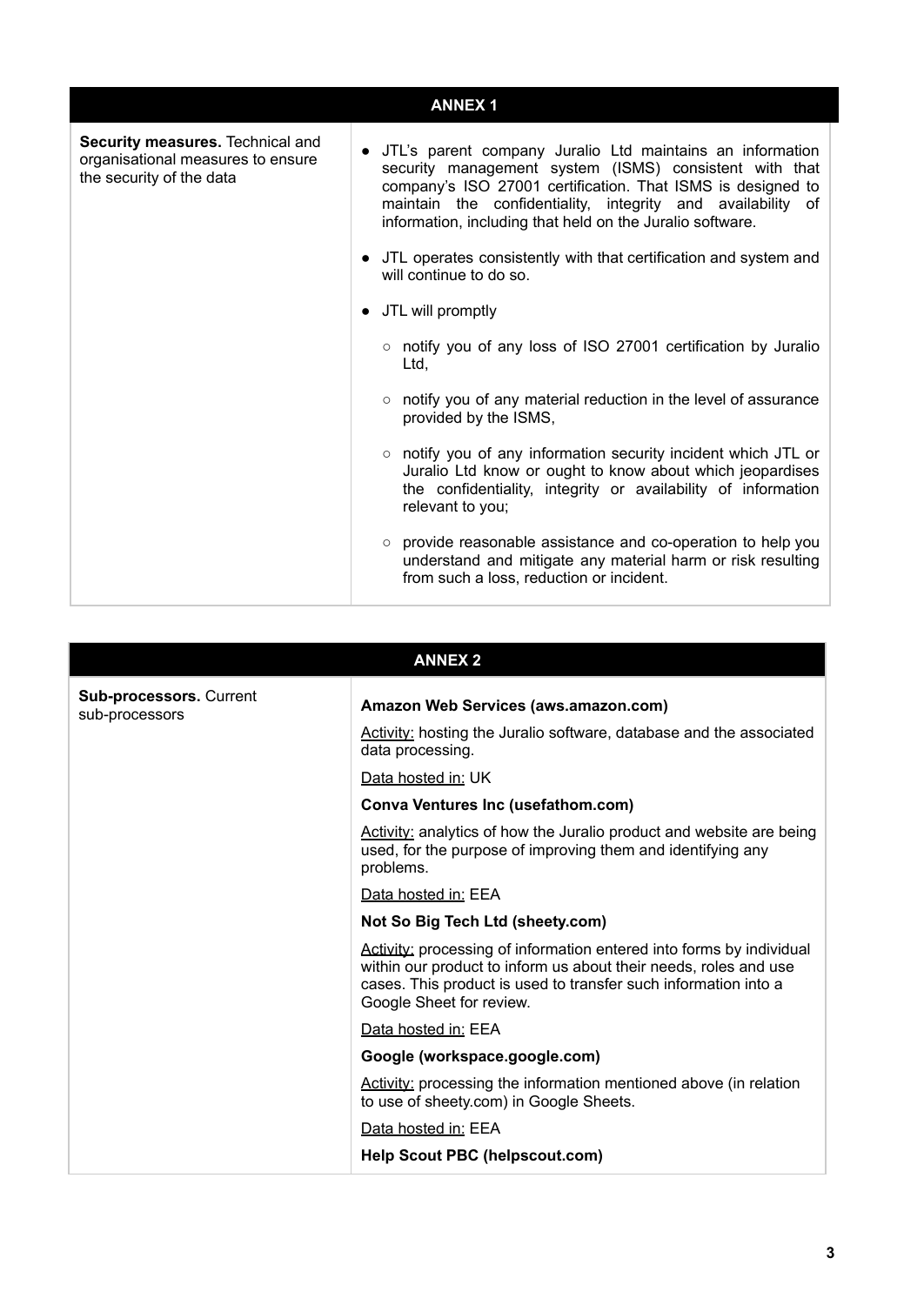|  | Activity: handling end user support inquiries. This service<br>processes the name and email address of the user, their IP<br>address and the content of their query and our response.                                                                                                                                              |
|--|------------------------------------------------------------------------------------------------------------------------------------------------------------------------------------------------------------------------------------------------------------------------------------------------------------------------------------|
|  | Data hosted in: United States and anywhere else in the world<br>where Help Scout, its affiliates or its sub-processors maintain data<br>processing operations.                                                                                                                                                                     |
|  | • In the event of transfers of personal data from the UK or EEA<br>to Helpscout, the EU SCCs apply as set out in Helpscout's data<br>processing agreement -<br>https://www.helpscout.com/company/legal/dpa/<br>• Please see the Transfer mechanism section above for the<br>transitional applicability of EU SCCs to UK transfers. |

### **TERMS**

- **1. What is this agreement about?**
- 1.1 **Purpose**. The parties are entering into this Data Processing Agreement (**DPA**) for the purpose of processing personal data.
- 1.2 **Adequate country**, **Controller**, **data subject**, **personal data**, **process/processing Processor**, **Sub-processor** and **supervisory authority** have the same meanings as in the Data Protection Laws.

## **CONTROLLER-PROCESSOR RELATIONSHIP**

#### **2. What are each party's obligations?**

- 2.1 **Controller obligations.** Controller is responsible for obtaining all consents, licences and legal bases required to allow Processor to process personal data.
- 2.2 **Processor obligations.** Processor will:
	- (a) only process personal data in accordance with this DPA and Controller's instructions (unless legally required to do otherwise),
	- (b) not sell, retain or use any personal data for any purpose other than as permitted by this DPA and the Main Agreement,
	- (c) inform Controller immediately if (in its opinion) any instructions infringe Data Protection Laws,
	- (d) implement appropriate technical and organisational measures to ensure a level of security appropriate to the risk involved as set out in Annex 1,
	- (e) notify Controller of a personal data breach within the Breach Notification Period,
	- (f) ensure that anyone authorised to process personal data is committed to confidentiality obligations,
	- (g) provide Controller with reasonable assistance in responding to a personal data breach and comply with breach notification obligations,
	- (h) without undue delay, provide Controller with reasonable assistance with:
		- (i) data protection impact assessments,
		- (ii) responses to data subjects' requests to exercise their rights under Data Protection Laws, and
		- (iii) engagement with supervisory authorities,
	- (i) if requested, provide Controller with information necessary to demonstrate its compliance with obligations under Data Protection Laws and this DPA,
	- (j) allow for audits at Controller's reasonable request, provided that audits are limited to once a year and during business hours except in the event of a security incident, and
	- (k) after termination of this DPA, delete or return personal data upon Controller's written request unless retention is required to meet legal or regulatory obligations.
- 2.3 **Warranties**. The parties warrant that they and any staff and/or subcontractors will comply with their respective obligations under Data Protection Laws for the Term.